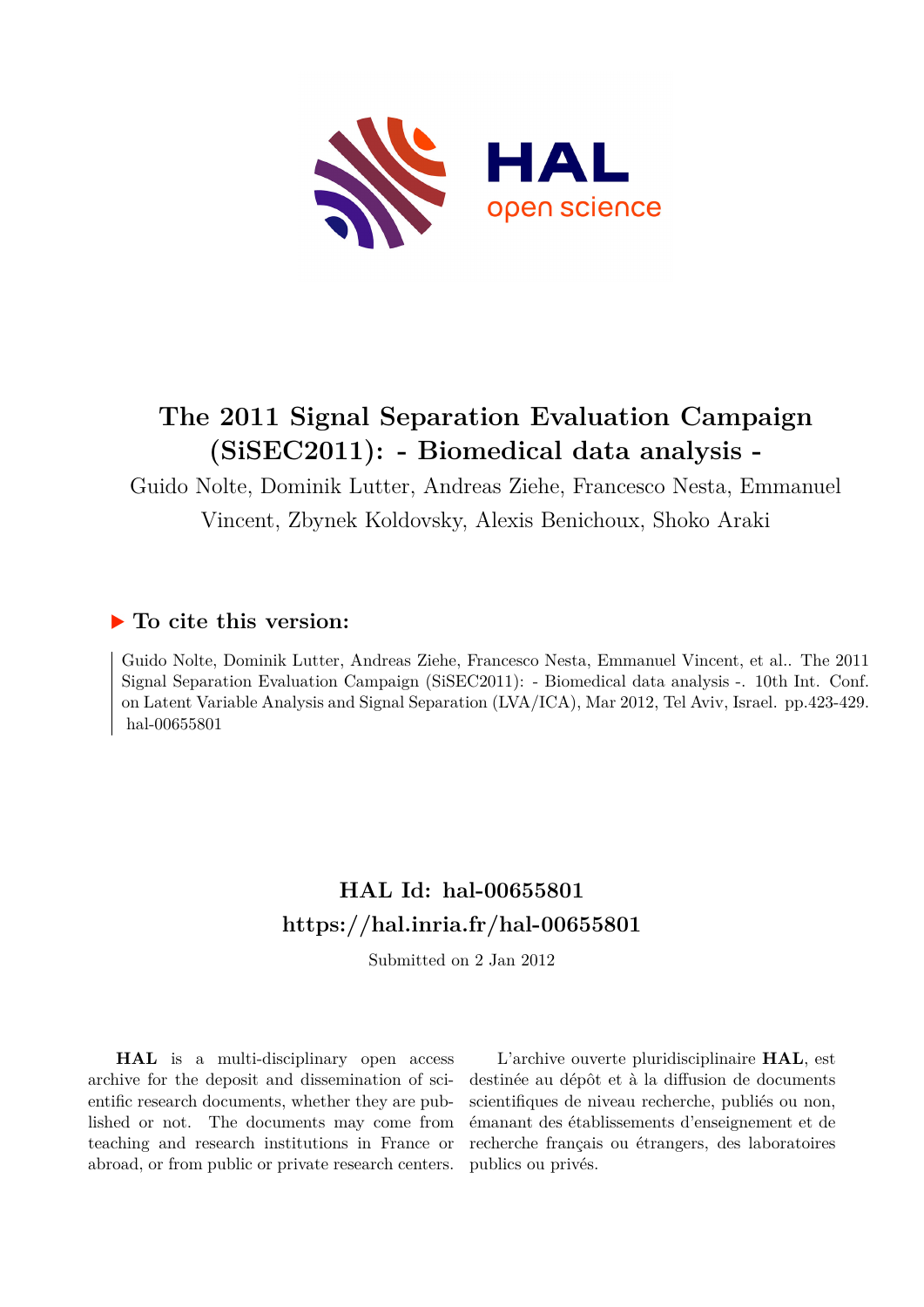## The 2011 Signal Separation Evaluation Campaign (SiSEC2011): - Biomedical data analysis -

Guido Nolte<sup>1</sup>, Dominik Lutter<sup>2</sup>, Andreas Ziehe<sup>3</sup>, Francesco Nesta<sup>4</sup>, Emmanuel Vincent<sup>5</sup>, Zbynek Koldovsky<sup>6</sup>, Alexis Benichoux<sup>5</sup> and Shoko Araki<sup>7</sup>

<sup>1</sup> Fraunhofer Institute FIRST, Germany <sup>2</sup> IBIS, Helmholtz Zentrum München, Germany Technical University Berlin, Germany Fondazione Bruno Kessler - Irst, Center of Information Technology, Italy INRIA, Centre Inria Rennes - Bretagne Atlantique, France Technical University of Liberec, Czech Republic NTT Communication Science Labs., NTT Corporation, Japan

Abstract. This paper summarizes the bio part of the 2011 community based Signal Separation Evaluation Campaign (SiSEC2011). Two different data sets were given. In the first task, participants were asked to estimate the causal relations of underlying sources from simulated bivariate EEG data. In the second task, participants were asked to reconstruct signaling pathways or parts of it from the microarray expression profiles. The results for each task were evaluated using different objective performance criteria. We provide an overview of the biomedical datasets, tasks and criteria, and we report on the achieved results.

#### 1 Introduction

The Signal Separation Evaluation Campaign (SiSEC) is a regular campaign focused on the evaluation of methods for signal separation. While its main focus is on separation of audio data, after the campaign in 2010 [1] this is now the second time that tasks on biomedical data analysis are proposed. This article describes the bio part of SiSEC 2011.

The standard application of ICA-algorithms in biomedical data analysis are EEG and MEG data. In contrast to signal separation in audio datasets, the respective mixing model is static. The algorithms to solve such a problem are well established and are applied routinely by many researches. It is our opinion that conceptually only minor technical details could be added to present day knowledge. Additionally, a formulation of an ICA challenge for EEG/MEG data is problematic because of two reasons: a) in contrast to audio data, for real EEG/MEG data the ground truth is almost never known, and b), existing ICA algorithms exploit different statistical properties, and the winning method for simulated data will then be the one for which, essentially by coincidence, the simulated statistical properties match the exploited ones.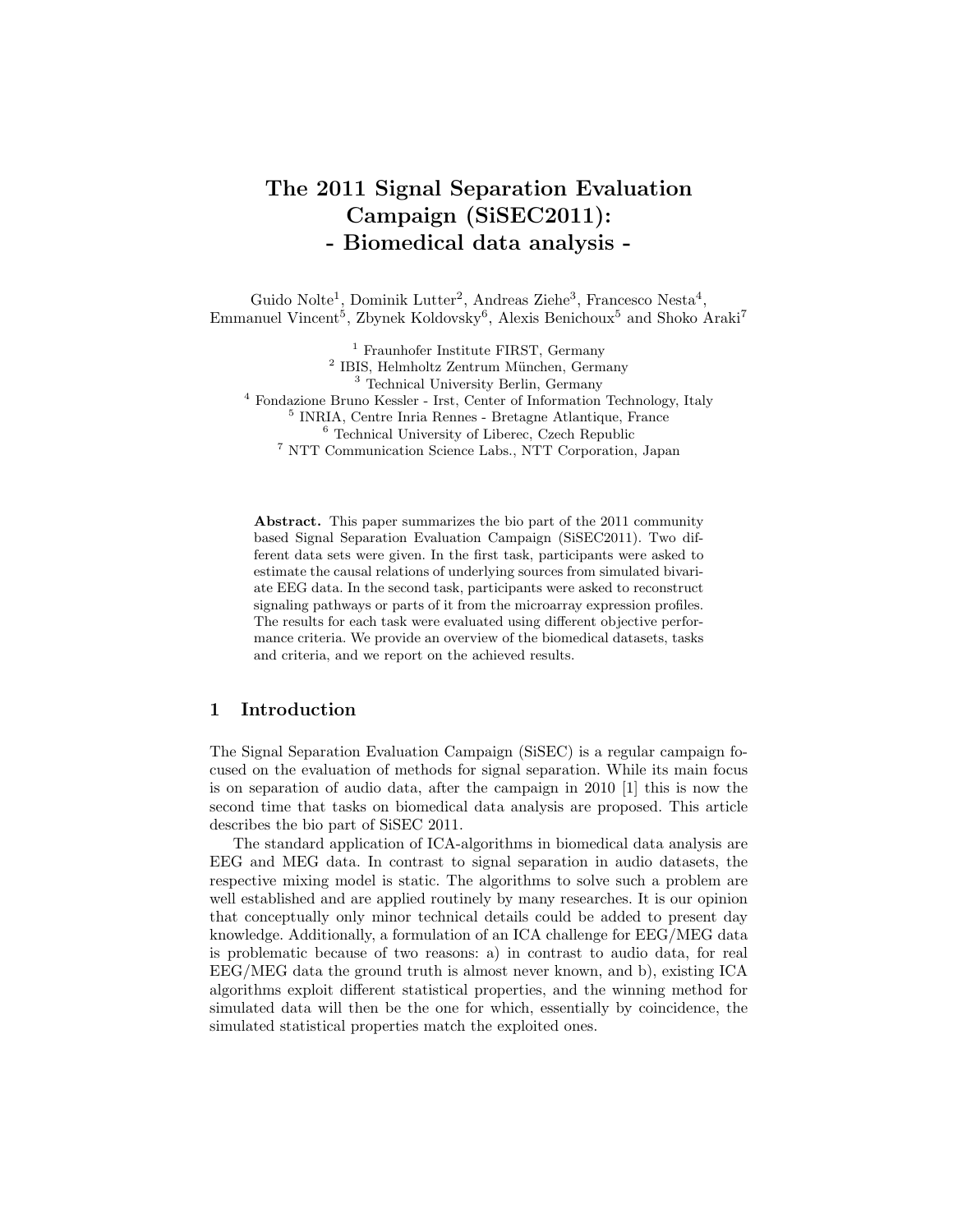We therefore decided to deviate from the 'standard' problem and to propose two different tasks. In the first task, source separation shall be applied to analyze gene expressions, and in the second we simulate EEG data, but the task is not to separate sources but to separate the effect of confounding noise in an estimate of causal relations.

Details of the tasks can be found at http://sisec.wiki.irisa.fr/ and following the link to 'biomedical data analysis'.

#### 2 Estimating causal relations

#### 2.1 Task

Noninvasive electrophysiological measurements like EEG/MEG measure to large extent unknown superpositions of very many sources. Any relation observed between channels is dominated by meaningless mixtures of mainly independent sources. The question is how to observe and properly interpret true interactions in the presence of such strong confounders. Since recently, a focus of research are the causal relations between groups of neurons. Many methods have been suggested to address this question for EEG or MEG data [2,3,4,5,6].

In this task contributors are requested to estimate the direction of interaction for simulated unidirectional bivariate dynamical systems. The difficulty is the presence of additive noise which is both non-white and spatially correlated.

The task is to estimate the direction of the interaction of the signal. A submitted result is a vector with 1000 numbers having the values 1, -1, or 0. Here, 1 means direction is from first to second sensor, -1 means direction is from second to first sensor, and 0 means 'I do not know'.

#### 2.2 Dataset

The dataset consists of 1000 examples of bivariate data for 6000 time points. Each example is a superposition of a signal (of interest) and noise. The signal is constructed from a unidirectional bivariate AR-model of order 10 with (otherwise) random AR-parameters and uniformly distributed input. The noise is constructed of three independent sources, generated with 3 univariate ARmodels with random parameters and uniformly distributed input, which were instantaneously mixed into the two sensors with a random mixing matrix. The relative strength of noise and signal was set randomly. The Matlab code used to generate the data was provided. Note, that the phrase 'simulated EEG data' is meant loosely. The simulation addresses the conceptual problems of EEG data, but e.g. the actual spectra can be quite different from real EEG data.

The data  $z(t)$  were generated as

$$
\mathbf{z}(t) = (1 - \gamma) \frac{\mathbf{x}(t)}{||X||} + \gamma \frac{B\mathbf{y}(t)}{||BY||}
$$
(1)

where  $x$  is a unidirectional linear system and  $y$  are two independent noise sources which are mixed into channels by a random matrix B. The parameter  $\gamma$  was set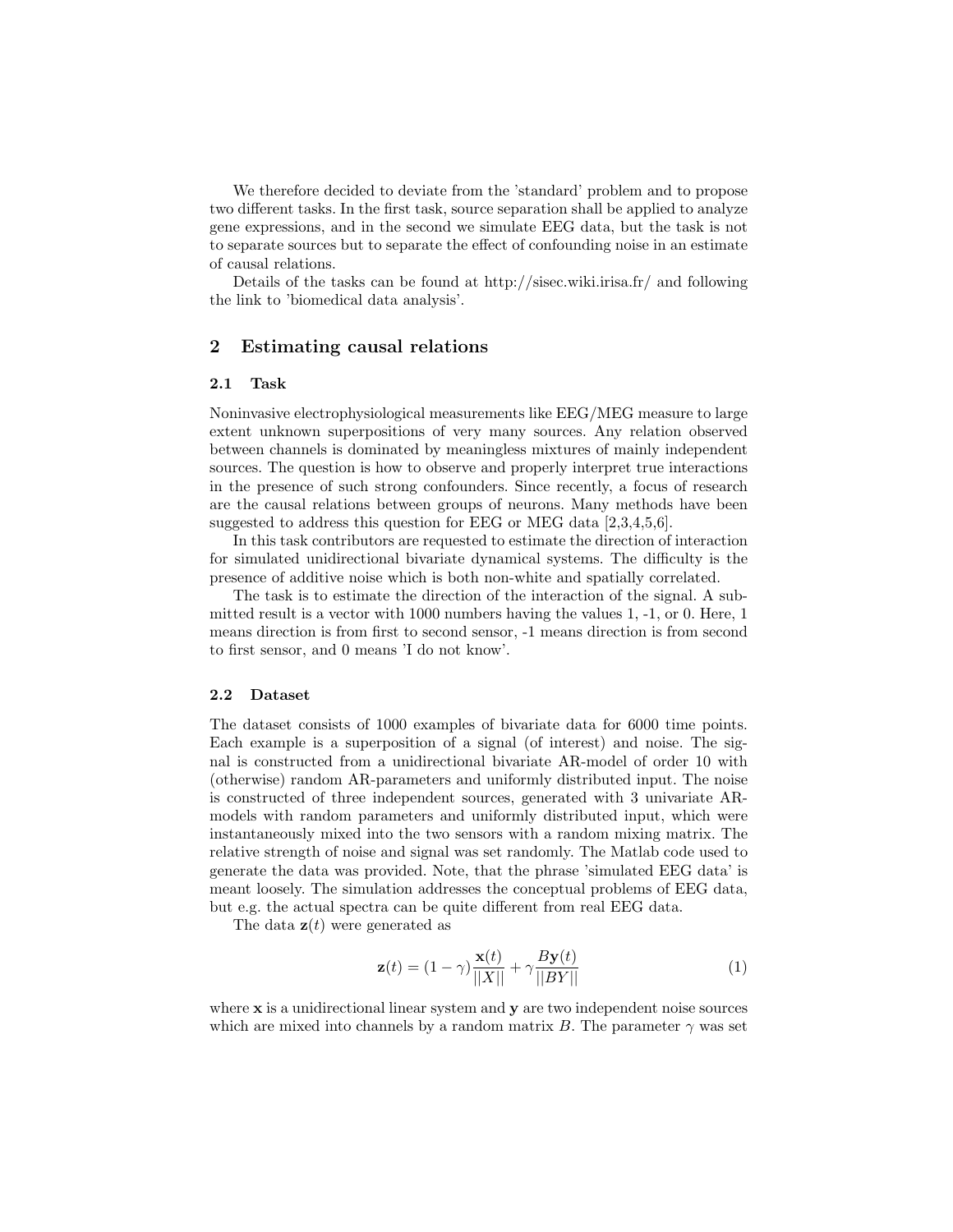randomly between 0 and 1,  $\|\cdot\|$  denotes Frobenius matrix norm, and X and Y denote the full data as a matrix, e.g.  $X = (\mathbf{x}(1), \mathbf{x}(2), ..., \mathbf{x}(N))$  for N data points. The noise  $y(t)$  was generated with an AR(10)-model with diagonal but otherwise random parameters and uniformly distributed input, i.e.

$$
y_i(t) = \sum_{p=1}^{10} A_i(p)(t - p) + \eta_i(t)
$$
\n(2)

for  $i = 1, 2, 3$ . For each data set the parameters  $A_{ik}$  were selected randomly according to a Gaussian distribution with a standard deviation 0.25. Nonstationary, i.e. diverging, systems were excluded. If the standard is substantially larger, almost all systems are nonstationary. If it is chosen substantially smaller, the spectra are nearly white. The 'innovation'  $\eta_i(t)$  was uniformly distributed in the range  $[-.5, .5]$ . This takes into account that some algorithms require non-Gaussian data or, especially, non-Gaussian innovations.

The signal  $\mathbf{x}(t)$  was generated in the following way. If, e.g., the first channel was the sender, then  $x_1(t)$  was generated with a random AR-model of order 10 in the same way as the noise term, and  $x_2(t)$  was generated as

$$
x_2(t) = \sum_p A_{22}(p)x_2(t-p) + A_{21}(p)x_1(t-p) + \epsilon_2(t)
$$
\n(3)

where, again,  $\epsilon_2(t)$  was uniformly distributed in the range [−.5, .5]. The construction for the other direction is analogous.

#### 2.3 Evaluation criterion

For all examples either 1 or -1 is correct. The most important point here is the way it is counted: you get  $+1$  point for each correct answer; you get  $-10$  points for each wrong answer; and you get 0 points for each 0 in the result vector. With this counting confidence about the result is added into the evaluation. It is strongly recommended that for each example the evidence for a specific finding is assessed. To our knowledge, this causality challenge is the first time that such an evaluation scheme is proposed.

#### 2.4 Results

We received a total of 5 submissions. Results are shown in table1Another submission arrived after the deadline and after announcement of the results and was not counted. All participants were among the list of people who were contacted personally and were encouraged to submit.

This kind of challenge is new within the SiSEC campaign and can therefore not be compared to previous challenges.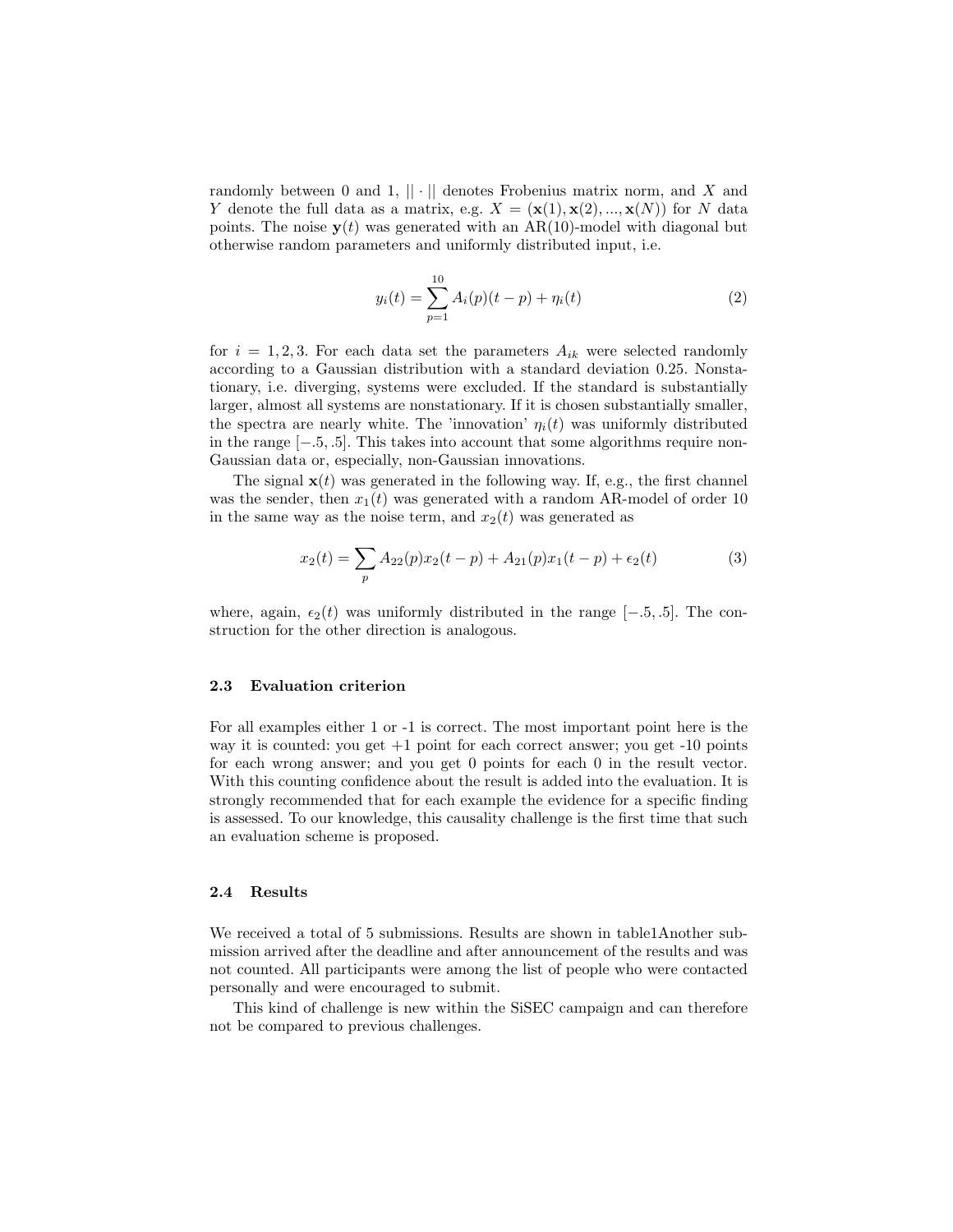| Submission             |        | Total Points Correct Detections False Detection |     |
|------------------------|--------|-------------------------------------------------|-----|
|                        | -2289  | 701                                             | 299 |
| S <sub>2</sub> [7]     | 252    | 352                                             |     |
| S <sub>3</sub> [8]     | $-357$ | 773                                             | 113 |
| $ S4 $ [9,10,11,12,13] | 218    | 278                                             |     |
| S5 [14.15]             | $-247$ | 163                                             |     |

Table 1. Results of causality challenge. The total points can be calculated as the number of correct detections minus ten times the number of false detections.

#### 3 Cancer pathway reconstruction

#### 3.1 The task

Cellular signaling pathways are the key transducers from extracellular signals to cellular reaction. Dysfunction of signaling pathways is often involved in the formation of cancer [16]. Thus, understanding the biology of cell signaling helps to understand cancer and to develop new therapies. The regulation of these signaling pathways takes place on multiple layers, from extracellular receptors to intracellular transduction, ending with the transcriptional activation of target genes. Single genes can take part in more than one pathway and the expression profiles can be regarded as linear superpositions of different signaling pathways or more generally biological processes. All gene expression levels are represented by an  $M \times N$  data matrix  $\mathbf{X} = [\mathbf{x}_i^\top \dots \mathbf{x}_M^\top]$  with each row-vector  $\mathbf{x}_m^\top$  representing the gene expression levels off all  $N$  genes measured in one experiment, or microarray. Assuming a linear mixture model, each vector  $\mathbf{x}_m^{\top}$  represents a mixture of K unknown source signals  $\mathbf{s}_k^{\top}$ , each representing a pathway related gene expression profile with the corresponding mixing coefficients represented as a column-vector  $\mathbf{a}_m$ . Thus, using blind source separation (BSS) techniques, the data-matrix **X** can be decomposed into  $X = AS$ , where A is the  $M \times K$  mixing matrix and S the  $K \times N$  matrix of source signals. These source signals can now be used as a basis to identify distinct signaling pathways in terms of cellular responses [17]. A more detailed discussion of the linear factor model can be found in [18,19].

Here, the task is to reconstruct these signaling pathways or parts of it from the microarray expression profiles using BSS techniques. In a first approximation we consider a signaling pathways as gene lists. These pathway gene lists were taken from NETPATH (www.netpath.org).

#### 3.2 Dataset

The microarray technology a method for mRNA profiling has become one of the most popular approaches in the field of gene expression analysis. Based on the complexity of gene expression profiles, a variety of statistical methods have been developed to provide insights into the biological mechanisms of gene expression regulation  $[20,21,22]$ . The dataset consists of the *i* gene expression profiles. Each expression profile  $x_i$  mirrors the expression of N genes via measuring the level of the corresponding mRNA under a specific condition. In our case, mRNA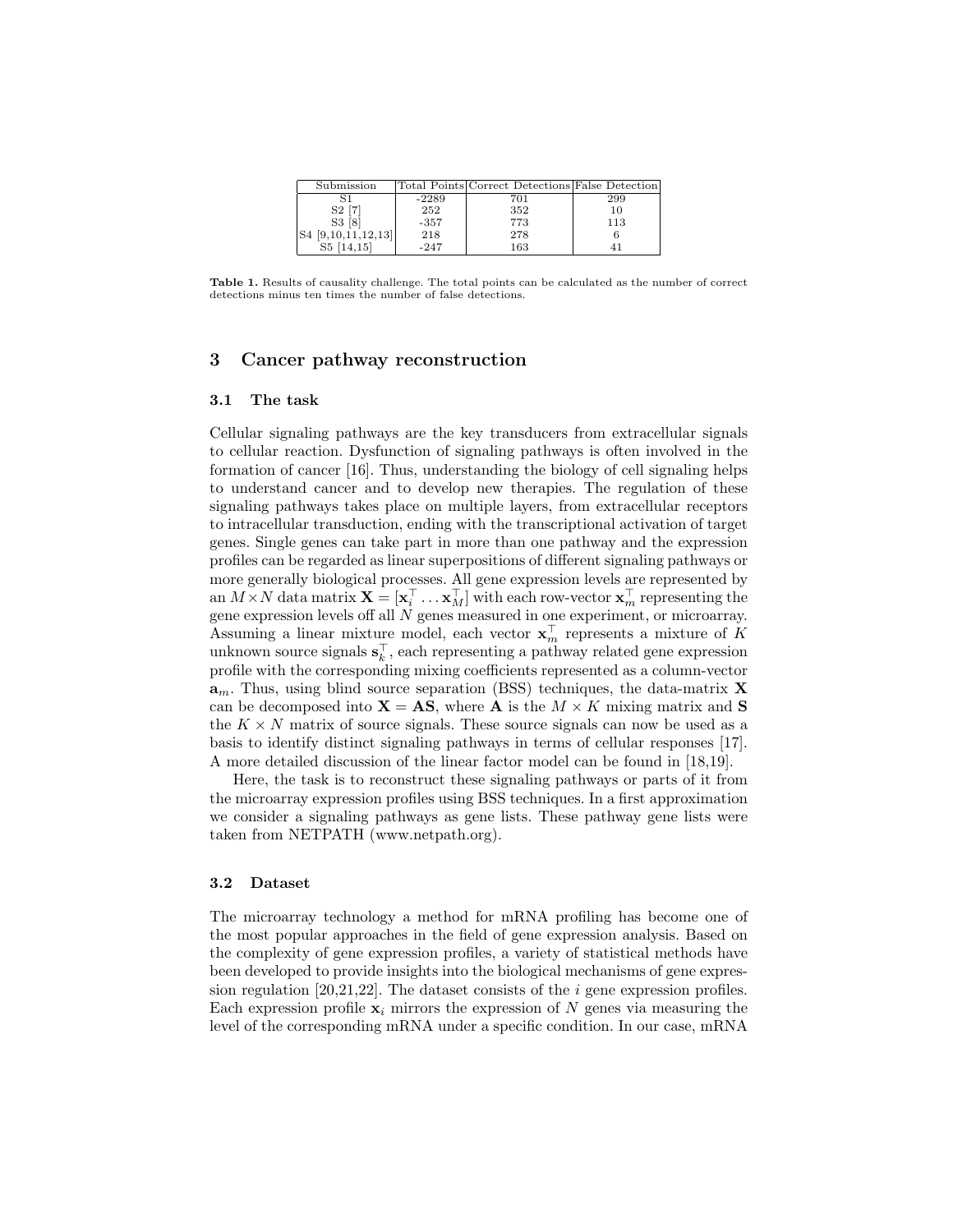was extracted from  $i = 189$  invasive breast carcinomes [23] and measured using Affymetrix U133A Gene-chips. The Affymetrix raw data was normalized using the RMA algorithm [24] from the R Bioconductor package simpleaffy. Non-expressed genes were filtered out and Affymetrix probe sets were mapped to Gene Symbols. This resulted in a total of  $N = 11815$  expressed genes.

#### 3.3 Evaluation

Evaluation of the reconstructed pathways was performed by testing for the significance of enriched genes that can be mapped to the distinct pathways. For each source signal or estimated pathway we identify the number of genes that map to the distinct pathways and calculate p-values using Fisher's exact test. To correct for multiple testing we use the Benjamini-Hochberg procedure to estimate false positive rates (FDR). Now, after Benjamini-Hochberg correction a reconstructed pathway was declared as enriched if the p-value was below 0.05. Finally, the number of all different significantly reconstructed pathways were counted.

#### 3.4 Results

There were no submissions.

#### 4 Conclusion

In this paper we presented the specifications of the biomedical data analysis part of SiSEC2011 and summarized the performance obtained over all the submissions. Two different tasks of very different nature we given. The 'Cancer pathway reconstruction' received no submission which could be due to the fact that the mathematical details were unclear to people not familiar with the biology.

For the EEG/MEG data analysis it might appear natural that ICA challenges were proposed. However, the ICA model for these data is not convolutive, which, from an algorithmic viewpoint, is a much simpler case than acoustic data. For instantaneous mixtures the algorithms have become standard. Probably everything which could be said , apart from minor details, was said already, and such a challenge does not attract researchers working on the technical aspects.

It was therefore decided to propose a different kind of challenge, in which causal direction in the presence of noise were to be estimated and in which evidence had to assessed for a successful submission. The large variation across final scores that it is largely unclear how to optimally solve this problem. Although the data were, strictly speaking, nonlinear (i.e. non-Gaussian), the nonlinearity was small, and people working on nonlinear methods were effectively left out. For the future we intend to expand the simulations such that both linear and nonlinear methods can reasonably be applied.

Acknowledgements. The authors gratefully acknowledge financial support by EU, BMBF and DFG. We would like to thank our co-authors for their permission to use material from joint publications.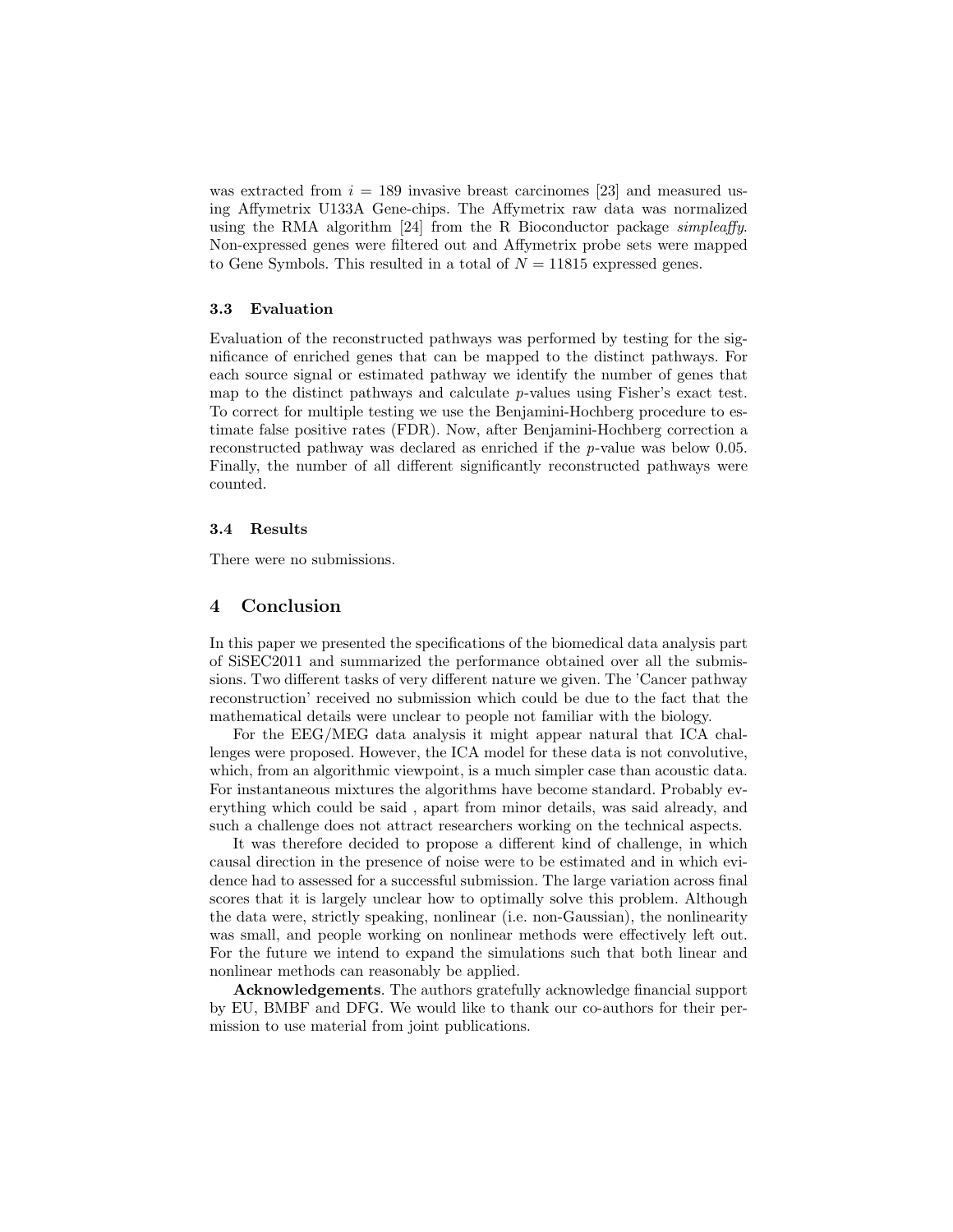#### References

- 1. Araki S, Theis F, Nolte G, Lutter D, Ozerov A, Gowreesunker V, Sawada H and Duong N.Q.K. The 2010 Signal Separation Evaluation Campaign (SiSEC2010): Biomedical Source Separation. In: Proc. LVA/ICA. (2010) 123–130
- 2. Chen Y, Bressler SL, Knuth KH, Truccolo WA, Ding M. Stochastic modeling of neurobiological time series: power, coherence, Granger causality, and separation of evoked responses from ongoing activity. Chaos. 2006 Jun;16(2):026113.
- 3. Kaminski M, Ding M, Truccolo WA, Bressler SL. Evaluating causal relations in neural systems: granger causality, directed transfer function and statistical assessment of significance. Biol Cybern. 2001 Aug;85(2):145-57.
- 4. Baccala LA, Sameshima K. Partial directed coherence: a new concept in neural structure determination. Biol Cybern. 2001 Jun;84(6):463-74.
- 5. Schreiber T. Measuring information transfer. Phys Rev Lett. 2000 Jul 10;85(2):461-4.
- 6. Nolte G, Ziehe A, Nikulin VV, Schlögl A, Krämer N, Brismar T, Müller KR (2008) Robustly estimating the flow direction of information in complex physical systems. Phys Rev Lett. 100:234101.
- 7. S. Hu, G. Dai, Q. Dai, G. Worrell, and H. Liang, "Causality analysis of neural connectivity: critical examination of existing methods and advances of new methods," IEEE Transactions on Neural Networks (Regular Paper), vol. 22, no. 6, pp. 829-844, June, 2011.
- 8. Leistritz, L., W. Hesse, Arnold, M., Witte, H.: Development of interaction measures based on adaptive non-linear time series analysis of biomedical signals. Biomedizinische Technik 51(2006), 64-69.
- 9. Chavez, M. and Martinerie, J. and Le Van Quyen,M., "Statistical assessment of nonlinear causality: application to epileptic EEG signals," J. Neurosci Methods, vol. 124, no. 2, pp.113-128, 2003
- 10. Palus, M. and Komarek, V. and Hrncir, Z. and Sterbova, K., "Synchronization as adjustment of infomation rates: Detection from bivariate time series," Phys. Rev. E, vol. 63, pages. 046211, 2001.
- 11. Prichard, D. and Theiler, J.,"Generalized redundancies for time series analysis," Physica D, vol. 84, pp. 476–493, 1995.
- 12. Theiler,J. and Eubank,S. and Longtin,A. and Galdrikian,B. and Farmer,J.D, "Testing for Nonlinearity in Time Series: The Method of Surrogate Data," Physica D, vol. 58, pp. 77-94, 1992.
- 13. Vakorin,V.A. and Krakovska,O.A. and McIntosh?,A.R., "Confounding effects of indirect connections on causality estimation," Journal of Neuroscience Methods, vol. 184, no. 1, pp. 152–160, 2009.
- 14. R. Vicente, M. Wibral, M. Lindner, and G. Pipa. "Transfer entropy-a modelfree measure of effective connectivity for the neurosciences," RID e-1566-2011. Journal of Computational Neuro- science, 30(1), pp. 45–67, February 2011.
- 15. M. Wibral, B. Rahm, M. Rieder, M. Lindner, R. Vicente, and J. Kaiser. "Transfer entropy in magnetoencephalographic data: Quantifying information flow in cortical and cerebellar networks", RID e-1566-2011. Progress In Biophysics & Molecular Biology, 105(1-2), pp. 80-97, March 2011.
- 16. Hoffman BD, Grashoff C, Schwartz MA. Dynamic molecular processes mediate cellular mechanotransduction. Nature. 2011 Jul 20;475(7356):316-23.
- 17. Lutter D, Langmann T, Ugocsai P, Moehle C, Seibold E, Splettstoesser WD, Gruber P, Lang EW, Schmitz G. Analyzing time-dependent microarray data using independent component analysis derived expression modes from human